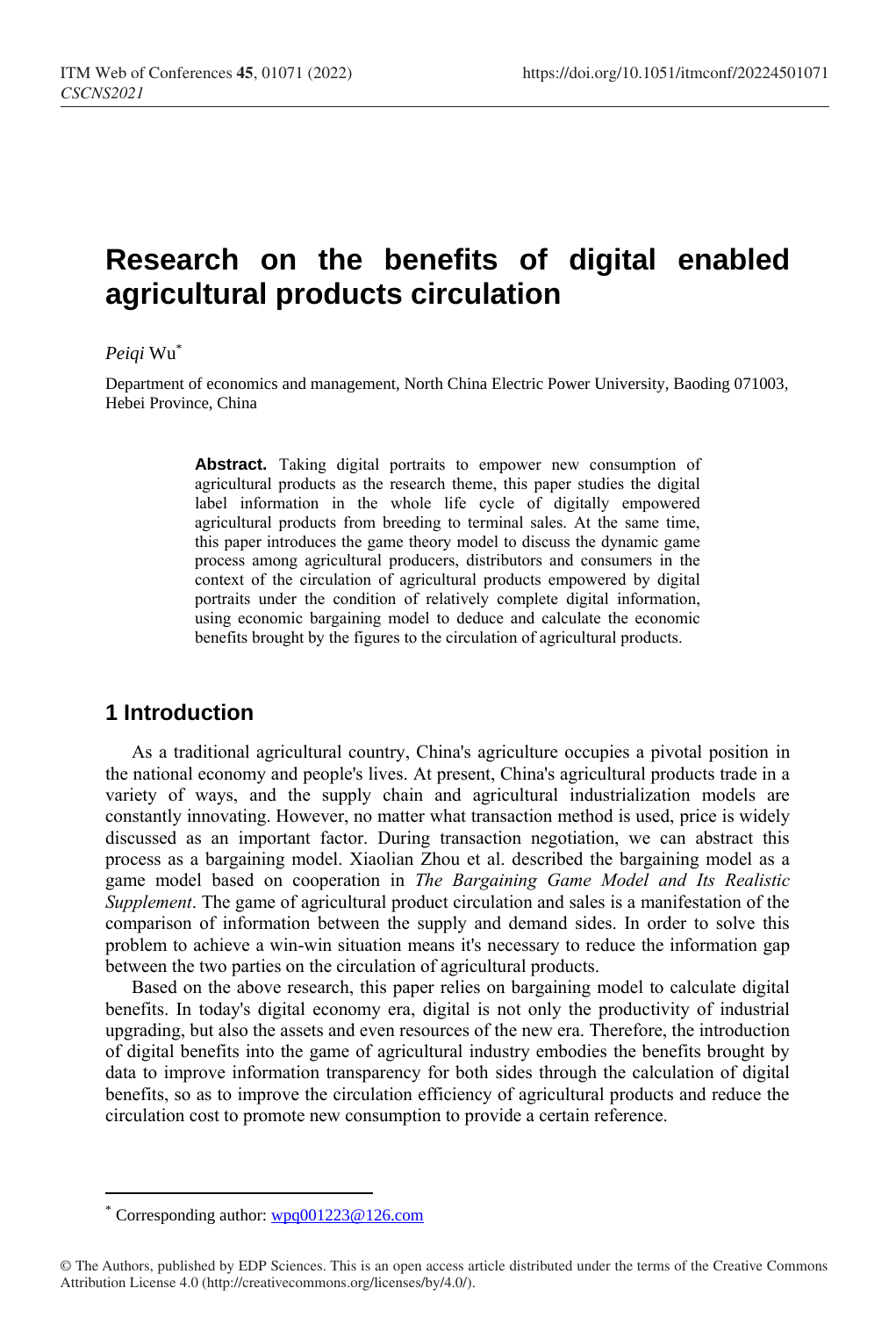### **2 Model hypothesis**

Hypothesis 1: in the trading and circulation of agricultural products, producers, distributors or consumers of agricultural products have a game on how to make decisions to maximize their own interests. All parties aim to maximize their own interests, that is, they are rational economic people.

Hypothesis 2: producers or distributors of agricultural products cooperate with consumers.  $\pi$  is the binding benefit of the two. The effort of producers or distributors of agricultural products and consumers is positively correlated with  $\pi$ .

Hypothesis 3: t is the number of stages in the dynamic game of agricultural product trading and circulation, which is a positive integer. In the t-period bargaining model, the producer or distributor of products first proposes the profit sharing, and then the consumer proposes the profit sharing, and the two parties alternately propose the profit sharing in turn.

Hypothesis 4: there is negotiation cost, and the discount proportion is added to the model  $\delta$  (0< $\delta$  <1), indicating the bargaining power of agricultural producers or distributors and consumers, which are represented by  $\delta_{\ell}$  and  $\delta_{\ell}$  respectively.

Hypothesis 5: the return rate in the total expected  $\pi$  of the agricultural product producer or distributor is expressed by  $E_f$ , and the agricultural product producer or distributor only knows  $E_f$  [a, b] (0≤a≤b≤1). However, consumers constantly adjust [a, b] according to the behavior of producers or distributors of agricultural products. In the same way, means that consumers have the lowest expectation of  $E<sub>m</sub>$  for producers or distributors of agricultural products, and consumers are always aware of *E<sup>m</sup>* ~ [c, d] (0≤c≤d≤1). However, producers or distributors of products can continuously adjust [c, d] based on consumer behavior. Assuming a  $\leq c \leq b \leq d \in [0, 1]$ , the game has practical meaning and representativeness.

# **3 Model building**

When  $t=1$ , the agricultural product producer or distributor first proposes the profit sharing  $E_f$ . From the perspective of a rational economic man, the agricultural product producer or distributor's proposed profit sharing is greater than or equal to the ideal profit sharing, that is,  $E \geq E_f$ . Consumers can choose to agree or disagree with the ideas of producers or distributors of agricultural products. If and only if the agricultural product producer or distributor proposes that the benefit share does not exceed the consumer's bottom line, that is,  $E \le E_m$ , the consumer will agree to this benefit distribution, and the two parties can further bargain. If the consumer agrees, the game ends. According to the plan put forward by the producer or distributor of agricultural products, the benefit is distributed, that is, the producer or distributor of agricultural products gets the bundled benefit  $\pi^*E_{\beta}$ , and the rest  $1-E_f$  is distributed by consumers. Obviously, knowing the expected distribution of benefits between the two parties in the game, the benefits of both parties in bargaining are  $(E_{\mu} - E_{\mu}, E_{\mu} - E_{\mu})$ . If consumers disagree with the distribution plan proposed by the producer or distributor of products, the game enters the t=2 stage.

When  $t=2$ , the consumer proposes to distribute the benefit  $E_{m}$ . Similarly, from the perspective of a rational economic man, consumers propose that the distribution benefit is less than or equal to the bottom line expectation, that is,  $E_{\text{max}} E_{\text{max}}$ . Producers or distributors of agricultural products can agree or disagree with the consumer's proposal. If and only if the consumer benefit distribution is not less than the ideal benefit of the agricultural product producer or distributor, that is,  $E_{m} \geq E_f$ , the agricultural product producer or distributor agrees to this benefit distribution. If they disagree, then the game ends, The distribution of benefits is based on the distribution of consumer plans, that is, consumers get bundled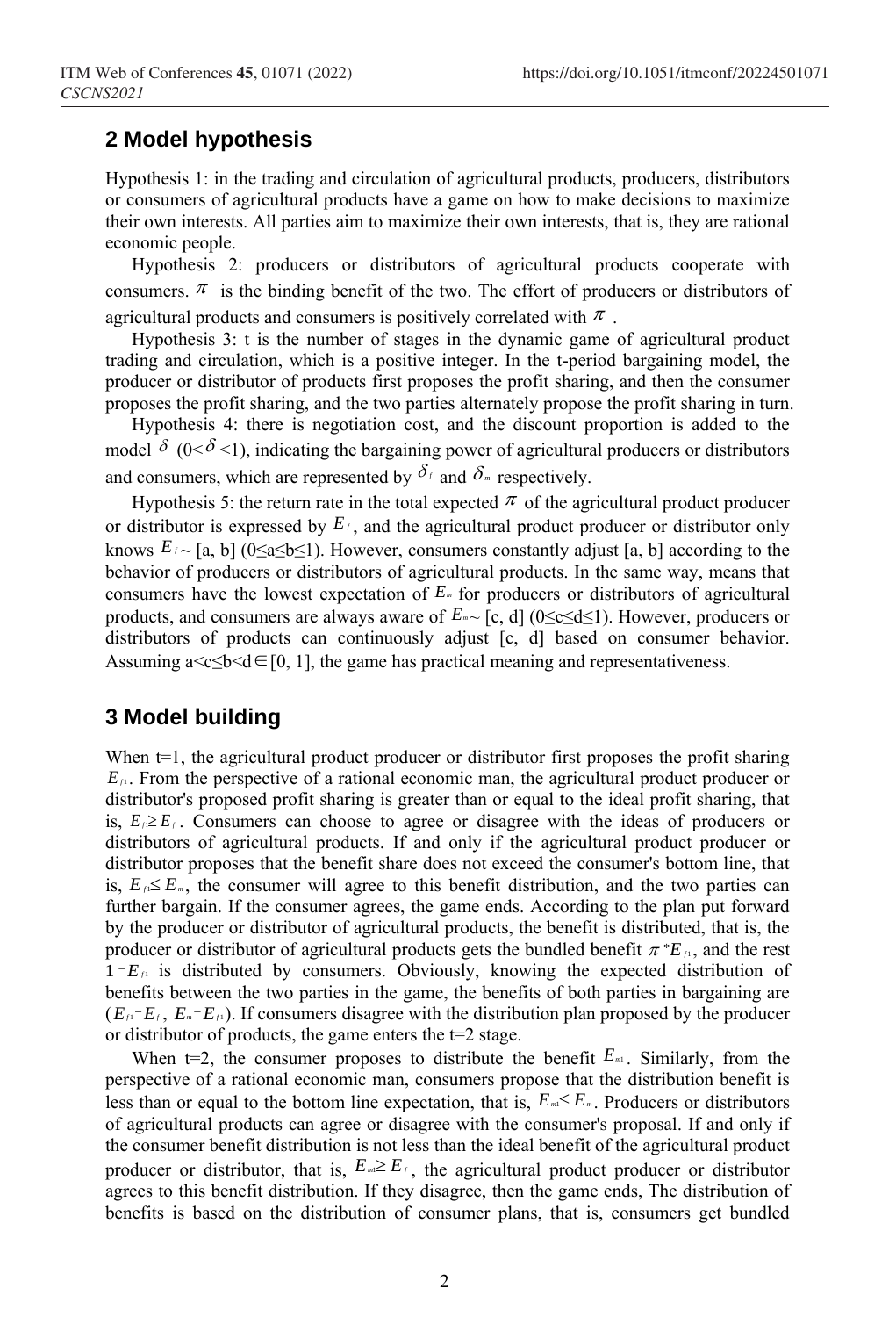benefits  $\pi^{*}(1 - E_m)$ , and producers or distributors of agricultural products get bundled benefits  $\pi^* E_{m}$ . In view of the discount rate, in the bargaining process, the gains of both sides of the game are  $\left[\delta/(E_{m} - E_{\ell})\right]$ ,  $\delta_{m}(E_{m} - E_{m})$  ]. If the agricultural product producer or distributor disagrees, then the game enters the  $t=3$  stage.

When t=3, the agricultural product producer or distributor proposes to distribute the benefit  $E_f$  1. In a similar way, if  $E_f \ge E_f$ , consumers can agree or disagree. If and only if  $E_{\ell 2} \le E_{\pi}$ , the consumer will agree, and in this case, the game ends. The benefit is based on the distribution plan of the agricultural product producer or distributor, that is, the agricultural product producer or distributor gets the bundled benefit  $\pi^*E_f$ , and the consumer gets the bundled benefit  $\pi^*(1 - E_f)$ . Under such circumstances, the discount rates of the two sides of the game are  $\delta^2$  and  $\delta^2$  respectively, so in the bargaining process, the benefits of the two sides of the game are  $\left[\delta_f^2(E_{12}-E_f), \delta_m^2(E_m-E_{12})\right]$ . If the consumer disagrees, then the game enters the  $t=2$  stage. It is observed that producers or distributors of agricultural products propose distribution benefits in the 2t-1 stage, while consumers propose distribution benefits in the 2t stage.

### **4 Solution method for model**

#### **4.1 Stage 3: balanced solution between the two sides of the game**

First analyze the  $t=3$  consumer choice. For consumers, this is the last time. If the consumers disagree, the result of the game between the two parties is zero bundled income. Therefore, if the self-income  $\delta_m^2(E_n - E_f) \ge 0$ , the consumer will agree. At this time, in the bargaining process, the income of the producer or distributor of products is  $\delta^2(E_B - E_f)$ .

Discussion on the distribution of benefits proposed by producers or distributors of agricultural products. When the agricultural product producer or distributor relies on the digital information brought by the agricultural product digital portrait to be relatively complete, they know that the lowest expected benefit of consumers at this stage is  $\delta_m^2(E_m - E_f) \ge 0$ . At this time, the information density function of agricultural product producers or distributors is 0, and the rest of the interval estimates continue to obey the uniform distribution. Producers or distributors of products adjust their minimum expected benefits  $E_*$  based on the distribution benefits of consumers in the t=2 stage, so that  $E_* \sim$ [ $E_{m}$ , d]. Therefore, producers or distributors of agricultural products consider how to choose  $E_f$  to maximize their own interests, that is, max $\{\delta_f^2(E_{f2} - E_f)^* P_{mca} + 0^* P_{mch}\}.$ 

where,  $P_{\text{max}}$  and  $P_{\text{max}}$  represent the probability that the distributor or consumer agrees and disagrees with  $E_{f2}$ .

$$
P_{mca} = P[\delta_m^2 (E_m - E_{f2}) \ge 0] = P[E_m \ge E_{f2}] = \frac{d - E_{f2}}{d - E_{m1}}
$$
(1)

Then 
$$
P_{mch} = 1 - P_{mca} = \frac{E_{f2} - E_{m1}}{d - E_{m1}}
$$
 (2)

Combining the above three equations, the optimal first-order condition is solved:

$$
E_{f2} = \frac{d + E_f}{2} \tag{3}
$$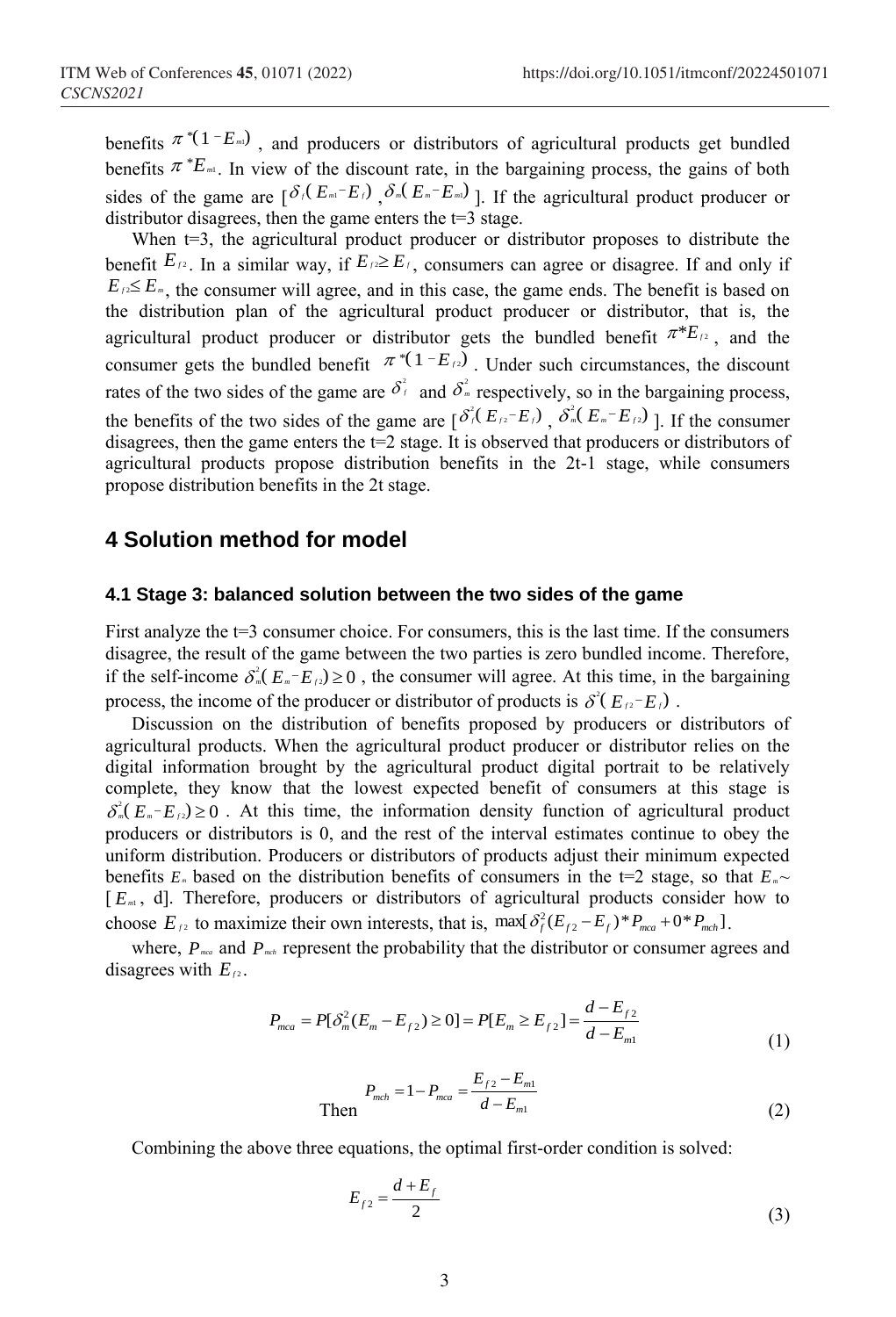Therefore, in the  $t=3$  stage, the largest digital benefit brought by the producer or distributor of agricultural products by relying on the digital information of consumers' "preferences" reflected in the digital portraits of agricultural products is  $\delta_f^2(\frac{a - L_f}{2})$  $\delta_f^2(\frac{d-E_f}{2})$ .

**4.2 Stage 2: balanced solution between the two sides of the game**

By analyzing the distribution of benefits  $E_{m1}$  by consumers at stage  $t=2$ , consumers adjust the benefits  $E_f$  agreed by the producers or distributors of agricultural products based on the information at stage  $t=1$ , so that  $E_f \sim [a, E_m]$ . If the producer or distributor of agricultural products agrees to  $E_{m}$ , the following must be met:

$$
E_{f} \ge \frac{2E_{m1} - d\delta_{f}}{2 - \delta_{f}}
$$
\n<sup>(4)</sup>

Therefore, after consumers make the digital information of agricultural products relatively complete based on the digital portrait, they still need to consider how to choose *E*<sup>m1</sup> to maximize their own interests, namely max $\{\delta_m(E_m - E_{m1})^* P_{ca} + \delta_m^2(E_m - E_{f2})^* P_{mca}\}.$ 

Among them,  $P_{\alpha}$  represents the probability that an agricultural product producer or distributor agrees to  $E_{m1}$  at the t=2 stage.

$$
P_{ca} = P[E_f \ge \frac{2E_{m1} - d\delta_f}{2 - \delta_f}] = \frac{E_{f1}(2 - \delta_f) - 2E_{m1} + d\delta_f}{(2 - \delta_f)(E_{f1} - a)}
$$
(5)

Combining the above two equations with the results of the first stage, the optimal firstorder condition  $E_{m1}$  is solved:

$$
E_{m1} = a + \sqrt{\frac{(E_m - E_{f2})(E_{f2} - a)(2 - \delta)(E_{f1} - a)(d - E_{f2})}{2a(\delta_f - 1) - 2E_m - (2 - \delta_f)(E_{f1} - a)}}
$$
(6)

Therefore, in the  $t=2$  stage, the digital benefit of consumers making the agricultural product information relatively complete based on the digital portrait is  $\frac{2a(\delta_f-1)-2E_m-(2-\delta_f)(E_{f1}-a)}{2a(\delta_f-1)-2E_m-(2-\delta_f)(E_{f1}-a)}$  $[E_m - a + \sqrt{\frac{(E_m - E_{f2})(E_{f2} - a)(2 - \delta)(E_{f1} - a)(d - E_{f2})}{2(2 - \delta)(2 - \delta)(E_{f1} - a)(d - E_{f2})}}]$ 1 2/ $E_{f2}$  -  $a$ / $\frac{2 - b}{2}$ / $E_{f1}$  -  $a$ / $\frac{a - b}{2}$  $a(\delta_f - 1) - 2E_m - (2 - \delta_f)(E_{f1} - a)$  $E_m - a + \sqrt{\frac{(E_m - E_{f2})(E_{f2} - a)(2 - \delta)(E_{f1} - a)(d - E_{f2})}{2\delta}}$  $f_f$  –1) – 2 $E_m$  – (2 –  $\sigma_f$  )( $E_f$  $\sum_{m}^{\infty} [E_m - a + \sqrt{\frac{(E_m - E_{f2})(E_{f2} - a)(2 - \delta)(E_{f1} - a)(a - E_{f2})}{2a(\delta_f - 1) - 2E_m - (2 - \delta_f)(E_{f1} - a)}}$  $-a+\sqrt{\frac{(E_m-E_{f2})(E_{f2}-a)(2-\delta)(E_{f1}-a)(d-2)}{2a(\delta_{f2}-1)-2E_{f2}-(2-\delta_{f2})(E_{f2}-a)}}$  $\delta$   $[E_{-} - a_{+}]$  $\frac{(E_{m} - E_{f2})(E_{f2} - a)(2 - \delta)}{2}$ .

#### **4.3 Stage 1: balanced solution between the two sides of the game**

Entering the  $t=1$  stage of the model based on the equilibrium solution of the second and third stages above.

At the t=1 stage, the distribution benefit  $E_{\mu}$  proposed by the producer or distributor of agricultural products, if the consumer agrees, if and only if:

$$
E_m - E_{f1} \ge \delta_m [E_m - a - \sqrt{\frac{(E_m - E_{f2})(E_{f2} - a)(2 - \delta)(E_{f1} - a)(d - E_{f2})}{2a(\delta_f - 1) - 2E_m - (2 - \delta_f)(E_{f1} - a)}}]
$$
(7)

Therefore, producers or distributors relying on the digital information of consumers' "preferences" reflected in digital portraits, they need to consider how to choose  $E_A$  to preferences reflected in digital portraits, they need to consider now to choose  $E_f$  to maximize their own interests, that is  $max[(E_{f1}-E_f)^*P_a+\delta_f(E_{m1}-E_f)^*P_{ac}+\delta_f^2(E_{f2}-E_f)^*P_{acm}]$ .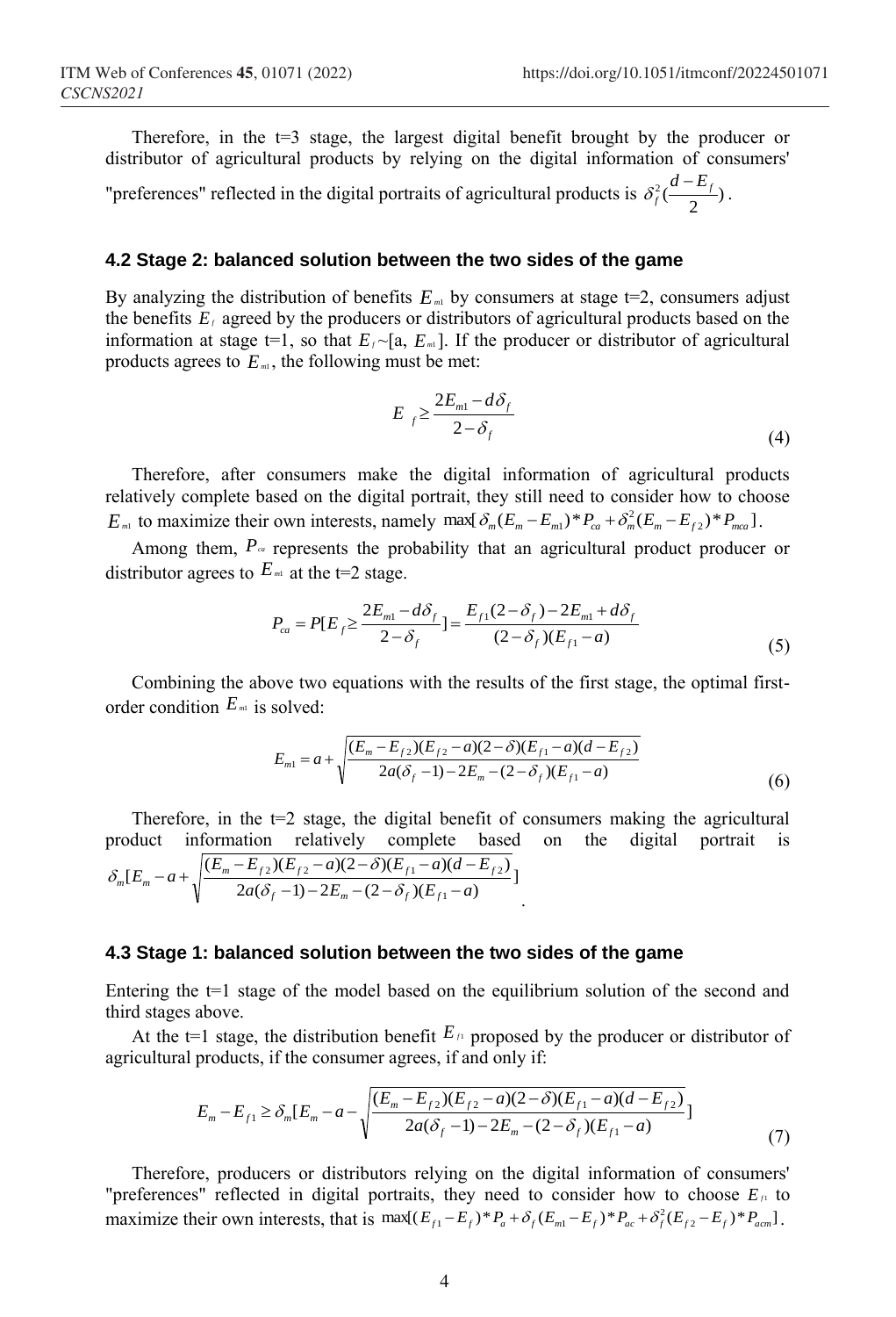where  $P_a$  is the probability that the consumer agrees to  $E_a$  at  $t=1$ .  $P_a$  represents the probability that the consumer disagrees with  $E_{\mu}$  at t=1 and the producer or distributor of agricultural products agrees with  $E_m$  at t=2.  $P_{\text{arm}}$  represents the probability that when a consumer  $t=1$  disagrees with  $E_{\mu}$ , an agricultural product producer or distributor  $t=2$ disagrees with  $E_m$  and a consumer t=3 agrees with  $E_{\mu_2}$ .

$$
P_a = \frac{b - E_{f1}}{b - a} \tag{8}
$$

$$
P_{ac} = \frac{E_{f1} - a}{b - a} * \frac{E_{f1}(2 - \delta_f) - 2E_{h1} + d\delta_f}{(2 - \delta)(E_{f1} - a)}
$$
(9)

$$
P_{acm} = \frac{E_{f1} - a}{b - a} * [1 - \frac{E_{f1}(2 - \delta_f) - 2E_{h1} + d\delta_f}{(2 - \delta)(E_{f1} - a)}] * \frac{d - E_{f2}}{d - E_{m1}}
$$
(10)

Combining the above three equations with the results of the first and second stages, the imal first-order condition is solved:<br>  $E_{\beta} = \frac{1}{4} [2 E_{\beta} + \delta (E_{\alpha} - 2 E_{\beta} + a) + \delta_{\alpha} (a - b) + 2 b]$  (11) optimal first-order condition is solved:

addition is solved:  
\n
$$
E_{\mu} = \frac{1}{4} [2 E_{\mu} + \delta_{\mu} (E_{\mu} - 2 E_{\mu} + a) + \delta_{\mu} (a - b) + 2 b)]
$$
\n(11)

#### **4.4 Equilibrium contract between the game parties**

The game equilibrium is obtained when producers or dealers propose to allocate benefits when the digital information of agricultural products is relatively complete. In other words, the proportion of expected binding benefits  $\pi$  proposed by agricultural producers or distributors at t=2 stage is  $\frac{1}{4} \left[ 2 E_1 + \delta_1 0 \right]$ in of agricultural products is relatively complete. In other words,<br>d binding benefits  $\pi$  proposed by agricultural producers or<br> $\frac{1}{4} [2 E_1 + \delta (E_n - 2 E_f + a) + \delta (a - b) + 2 b)]$ , and the part of binding benefits is allocated to distributors or consumers, and consumers agree. It can be observed that any bargaining will eventually reach an agreement. However, the risk of canceling the agreement always exists, which has an impact on the distribution of benefits and the final result of the two parties in all stages of bargaining. Assume that  $r_f$  and  $r_m$  represent the critical expectations in the game between producers or distributors and consumers. Critical expectations depend on the combination of internal and external choices, and producers or distributors (consumers) will not agree when it is below  $r_f(r_m)$ . Combining the if and only conditions in the t=1 stage, the equilibrium contract between the producer or distributor of conditions in the t=1 stage, the equilibrium contract between the producer or di<br>agricultural products and the consumer is  $\max[\pi r_m \pi (1 - E_f)]$ , where  $E_f \ge r$ .

### **5 Conclusion**

Regarding how to maximize the benefits of all parties in the supply and demand chain of agricultural products or maximize the overall benefits, this paper uses the bargaining game model to calculate the optimal benefits, and proposes the digital benefits of the agricultural product supply and demand chain and the digital portrait theory of agricultural good products. Through the backward induction method, the optimal game equilibrium solution of the supply and demand sides when the digital information of agricultural products is relatively complete under the empowerment of digital portraits is derived. By relying on digital portraits to empower the circulation of agricultural products, all parties can share the benefits of digital, give play to the spillover effect of information and the inclusive effect of digital technology, and promote new consumption.